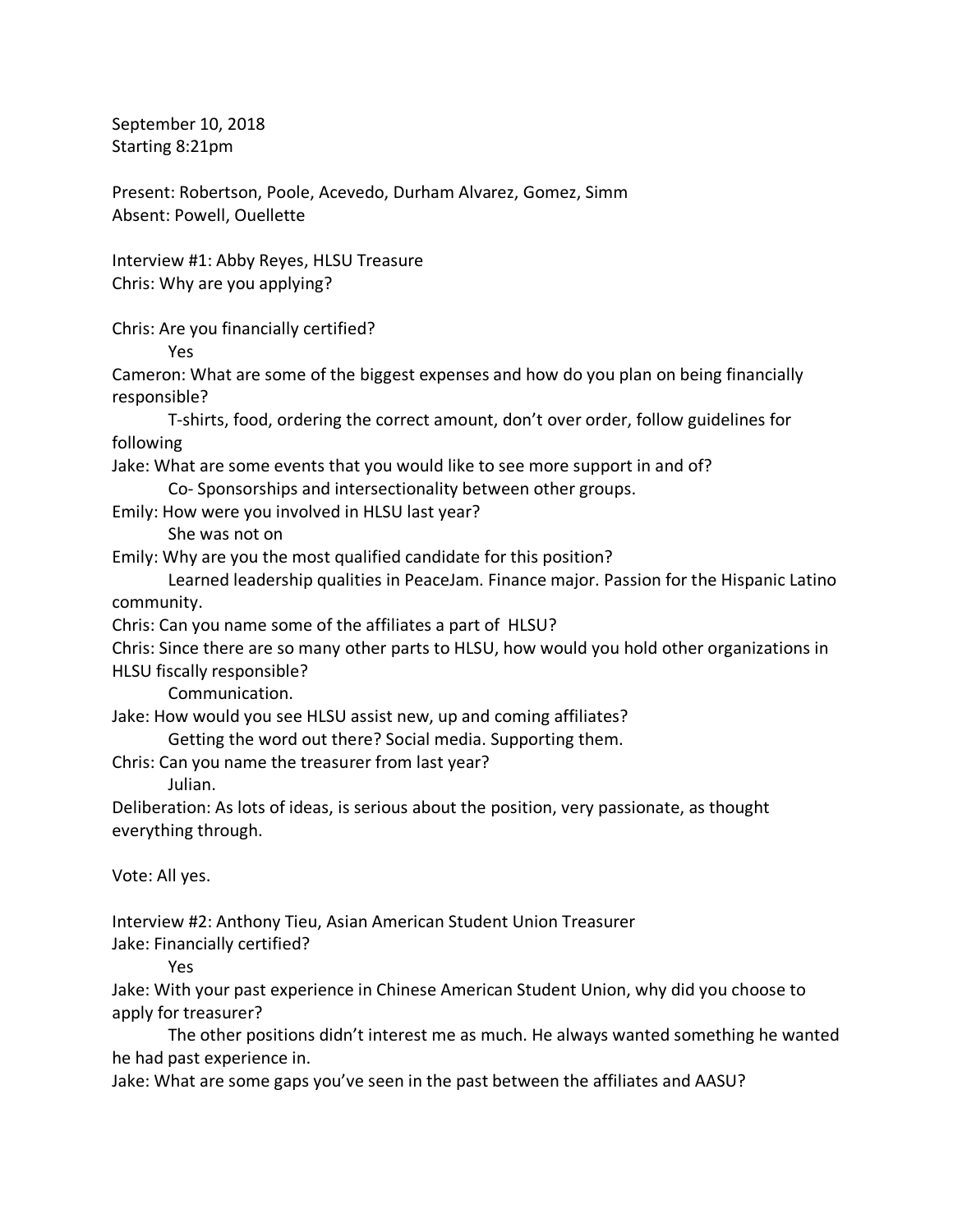Sometimes the affiliates separate themselves. Due to my past experience in being a leadership position in an affiliate he hopes to fill that gap.

Emily: How will you transcend your role in making those connection between AASU and the affiliates?

GBMs, social events, talk with the groups and those are interested, surveys on expectations Cameron: How do you plan on being financially responsible?

Communicating with the executive board and seeing where money can be saved. Fundraisers.

Vote: All yes

Interview #3: Michael Sussman, External Event Coordinator

Emily: What are some goals you?

Causing the veterans community to integrate more with the campus. Get veterans involved, it's important to get them established in the civilian world.

Chris: Any particular organizations you want to reach out?

All of them, reaching out to each to each student union to establish communication. Jake: Any organizations off campus?

Yes

Cameron: Do you feel you have good relations with other agencies?

Yes, but wanting to continue to get veterans involved?

Jake: Do you feel there is any miscommunication between students and the veterans?

No, they are just in different stages of life. Trying to get them

Cameron: Concrete goals?

Meet in person. Have joint events.

Vote: All yes

Interview #4: Ahan Jain, Deputy Supervisor of Elections

Emily: Can you expand on some of your ideas for this position?

Talked with Jane and Matt about looking at the amendments that were made to the codes. Look and see where changes need to be made.

Jake: From your prospective, what do you think we could currently change?

He did not see a lot of campaigning, encouraging campaigning, voting, making sure people know when elections are, getting people to know about elections.

Jake: What do you think can be done in order to get more people involved in the candidacy process?

Talking to other groups and student unions to get them involves. Personal communication over mass emails.

Cameron: Did you know about the senate committee working on the election code? No

Jake: How well versed are you in the current standing election code?